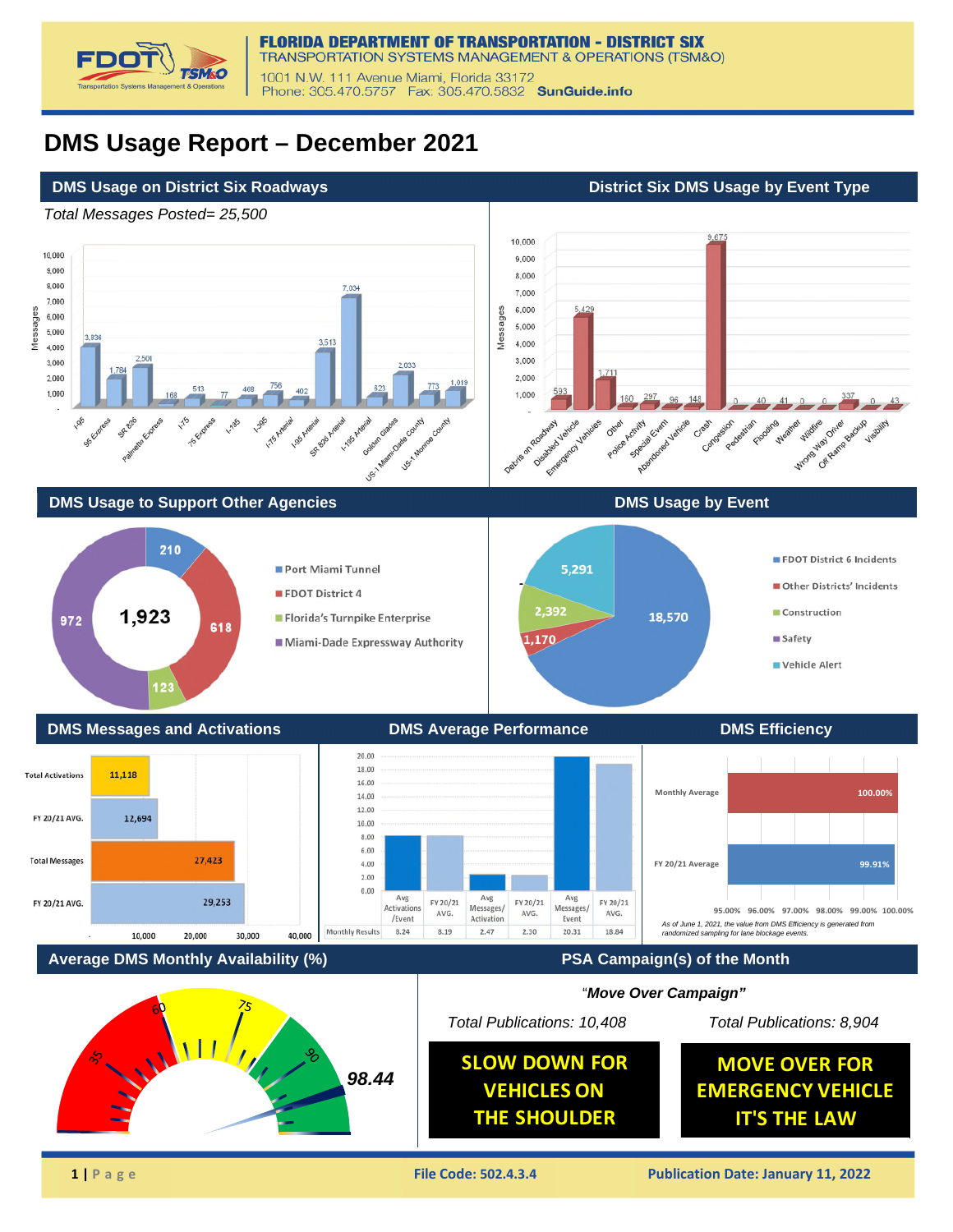

## **DMS Usage by Roadway (***Limited Access Facilities)*

| Roadway                      | ID             | Location                                                   | # of<br><b>Activations</b> | # of<br><b>Messages</b> | <b>Duration</b><br>(Hr:Min:Sec) | Availability       |
|------------------------------|----------------|------------------------------------------------------------|----------------------------|-------------------------|---------------------------------|--------------------|
|                              | $\mathbf{1}$   | I-95 NB beyond NW 103 St                                   | 180                        | 459                     | 211:27:33                       | 100.00%            |
|                              | 22             | I-95 NB south of NW 62 St                                  | 134                        | 360                     | 195:47:58                       | 100.00%            |
|                              | $75***$        | I-95 NB before SR 112                                      | 219                        | 522                     | 199:55:08                       | $N/A^*$            |
|                              | 77             | I-95 NB beyond SW 8 St                                     | 279                        | 634                     | 742:25:43                       | 100.00%            |
|                              | $\overline{2}$ | I-95 SB north of Ives Dairy Rd                             | 159                        | 392                     | 206:12:18                       | 100.00%            |
| $1 - 95$                     | 3              | I-95 SB north of Miami Gardens Dr                          | 199                        | 498                     | 218:08:08                       | 99.35%             |
| <b>MAINLINE</b>              | 095NB013.5LL   | I-95 NB north of NW 173 St                                 | 113                        | 299                     | 237:11:10                       | 100.00%            |
|                              | 20             | I-95 SB south of NW 119 St                                 | 120                        | 301                     | 373:34:55                       | 100.00%            |
|                              | 21             | I-95 SB south of NW 62 St                                  | 168                        | 441                     | 468:39:59                       | 100.00%            |
|                              | $74***$        | I-95 SB beyond of SR 112                                   | 164                        | 385                     | 418:41:21                       | $N/A$ **           |
|                              | 76             | I-95 SB before Rickenbacker Cswy                           | 27                         | 62                      | 94:58:29                        | 100.00%            |
|                              |                | <b>I-95 MAINLINE SUBTOTAL</b>                              | 1762                       | 4353                    | 3367:02:42                      | 99.93%             |
|                              | 95X40          | 95X NB at NW 62nd St                                       | 136                        | 302                     | 166:25:04                       | 100.00%            |
|                              | 95X45          | 95X NB at NW 125th St                                      | 163                        | 449                     | 211:06:49                       | 100.00%            |
| 95                           | 95XSB45        | 95X SB at NW 62nd St                                       | 136                        | 346                     | 223:33:46                       | 100.00%            |
| <b>EXPRESS</b>               | 95XSB50        | 95X SB at NW 125th St                                      | 103                        | 257                     | 184:24:09                       | 99.34%             |
|                              | 095SB014.6-EL  | 95X SB at Miami Gardens Dr                                 | 197                        | 419                     | 227:28:26                       | 99.97%             |
|                              | 095NB014.8-EL  | 95X SB north of Miami Gardens Dr                           | 89                         | 195                     | 149:33:39                       | 100.00%            |
|                              |                | <b>95 EXPRESS SUBTOTAL</b>                                 | 824                        | 1968                    | 1162:31:53                      | 99.89%             |
|                              | $\overline{4}$ | SR 826 EB east of NW 67 Ave                                | 63                         | 153                     | 117:39:30                       | 100.00%            |
|                              | 5              | SR 826 EB east of NW 37 Ave                                | 247                        | 566                     | 272:18:44                       | 92.87%             |
|                              | 826NB014.38    | SR 826 NB beyond NW 122 St                                 | 65                         | 205                     | 128:20:51                       | 100.00%            |
|                              | 15             | SR 826 WB beyond NW 17 Ave                                 | 18                         | 38                      | 23:34:09                        | 100.00%            |
|                              | 17             | SR 826 WB beyond NW 47 Ave                                 | 70                         | 137                     | 92:27:12                        | 99.57%             |
|                              | 19             | SR 826 WB beyond NW 67 Ave                                 | 98                         | 228                     | 150:50:54                       | 98.52%             |
| SR 826 &                     | 826NB010.36    | SR 826 NB before NW 58 St                                  | 100                        | 221                     | 171:46:34                       | 98.82%             |
| <b>PALMETTO</b>              | 826SB013.74    | SR 826 SB before NW 103 St                                 | 66                         | 141                     | 107:42:50                       | 99.46%             |
| <b>EXPRESS</b>               | 826SB10.99     | SR 826 SB before NW 58 St                                  | 78                         | 160                     | 159:15:15                       | 100.00%            |
|                              | 826NB008.48    | SR 826 AT NW 25 ST                                         | 92                         | 194                     | 122:02:45                       | 100.00%            |
|                              | 826ELSB010.84  | SR 826 AT NW 66 ST                                         | 51                         | 110                     | 104:46:56                       | 100.00%            |
|                              | 826ELNB013.55  | SR 826 AT NW 108 ST                                        | 23                         | 58                      | 94:21:43                        | 98.26%             |
|                              | 826NB1.3-LL    | SR 826 NB before SW 72 St                                  | 67                         | 160                     | 108:49:08                       | 99.87%             |
|                              | 826NB4.8-LL    | SR 826 NB at SW 24 St                                      | 160                        | 328                     | 367:20:17                       | 100.00%            |
|                              | 826SB8.8-LL    | SR 826 SB at NW 36 St                                      | 116                        | 237                     | 379:04:34                       | 99.75%             |
|                              |                | <b>SR 826 SUBTOTAL</b>                                     | 1314                       | 2936                    | 2400:21:22                      | 99.14%             |
|                              | 075NB002.68    | I-75 NB before Miami Gardens Dr                            | 31                         | 83                      | 112:35:37                       | 99.58%             |
|                              | 075SB002.70    | I-75 SB before Miami Gardens Dr                            | 76                         | 188                     | 124:16:27                       | 100.00%            |
|                              | 075NB001.32    | <b>I-75 AT NW 89 AVE</b>                                   | 32                         | 91                      | 115:32:31                       | 100.00%            |
| $1 - 75 & 75$                | 075SB001.29    | I-75 SB ramp from NW 138 St                                | 87                         | 225                     | 171:34:18                       | 100.00%            |
| <b>EXPRESS</b>               | 75SB000.4-LL   | I-75 SB before HEFT                                        | 39                         | 90                      | 115:54:24                       | 100.00%            |
|                              | 75SB004.1-LL   | I-75 SB South of Miami Gardens Dr                          | 66                         | 152                     | 128:55:24                       | 100.00%            |
|                              |                | <b>I-75 SUBTOTAL</b>                                       | 331                        | 829                     | 768:48:41                       | 99.93%             |
| $1 - 195$<br><b>MAINLINE</b> | 57             | I-195 EB before North Miami Ave                            | 31                         | 80                      | 100:33:42                       | 100.00%            |
|                              | 105            | I-195 WB before Alton Rd<br><b>I-195 MAINLINE SUBTOTAL</b> | 155<br>186                 | 414<br>494              | 180:47:04<br>281:20:46          | 100.00%<br>100.00% |
|                              |                |                                                            |                            |                         |                                 |                    |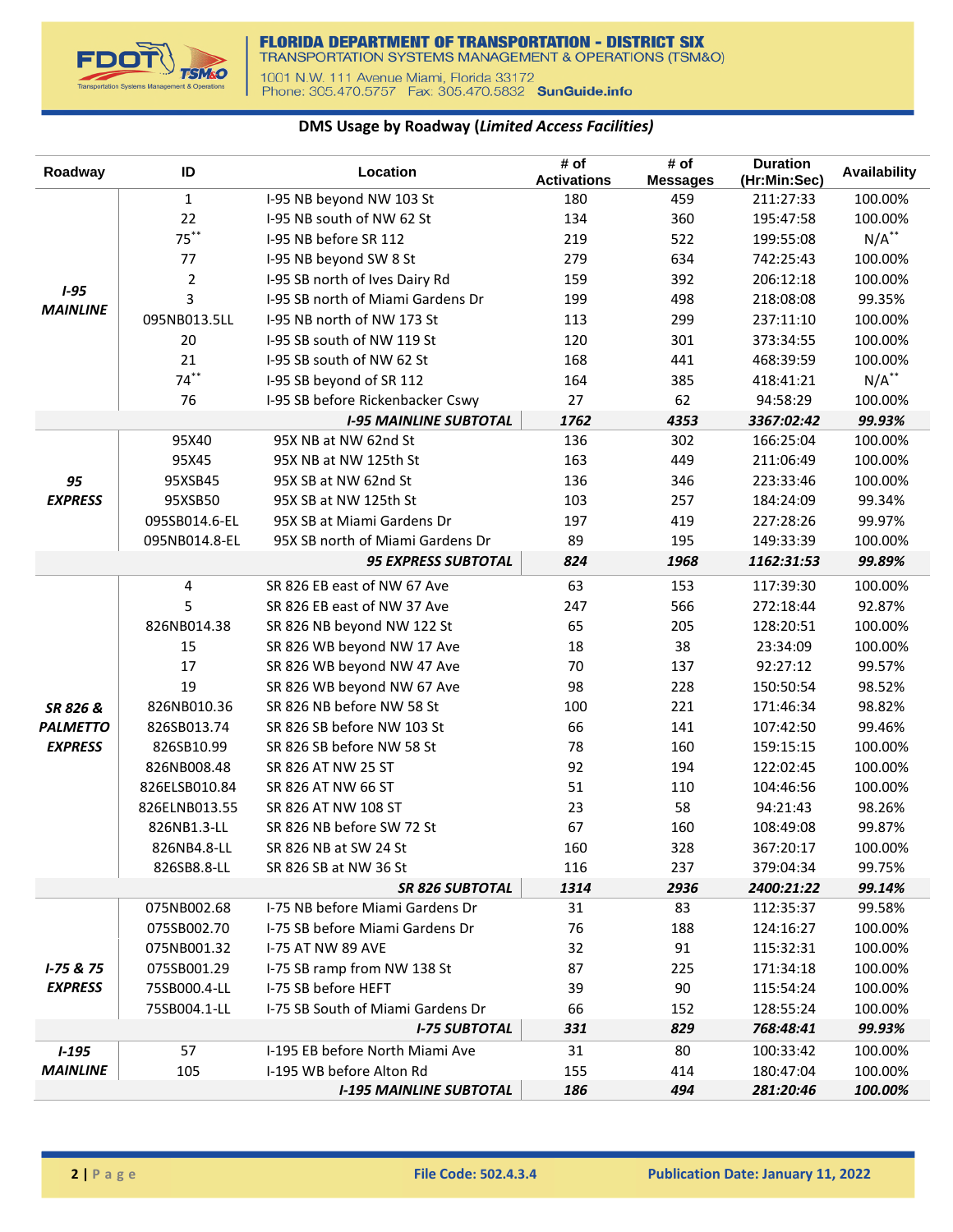

## **FLORIDA DEPARTMENT OF TRANSPORTATION - DISTRICT SIX**<br>TRANSPORTATION SYSTEMS MANAGEMENT & OPERATIONS (TSM&O)

1001 N.W. 111 Avenue Miami, Florida 33172<br>Phone: 305.470.5757 Fax: 305.470.5832 SunGuide.info

| I-395 | 886WB | Port Blyd WB before US-1           | 166  | 380   | 625:39:05  | 98.78% |
|-------|-------|------------------------------------|------|-------|------------|--------|
|       | 104   | I-395 WB at Watson Island          | 267  | 591   | 670:50:53  | 99.21% |
|       |       | I-395 SUBTOTAL                     | 433  | 971   | 1296:29:58 | 99.00% |
|       |       | LIMITED ACCESS FACILITIES SUBTOTAL | 4850 | 11551 | 9276:35:22 | 99.58% |

## **DMS USAGE BY ROADWAY (ARTERIALS)**

| Roadway            | ID                  | Location                                  | # of<br><b>Activations</b> | # of<br><b>Messages</b> | <b>Duration</b><br>(Hr:min:ss) | Availability    |
|--------------------|---------------------|-------------------------------------------|----------------------------|-------------------------|--------------------------------|-----------------|
|                    | 109                 | Ives Dairy EB Rd before I-95              | 128                        | 351                     | 167:35:58                      | 99.38%          |
|                    | 113                 | Ives Dairy Rd WB before I-95              | 127                        | 346                     | 163:42:32                      | 99.54%          |
|                    | 110                 | Miami Gardens Dr EB before I-95           | 158                        | 446                     | 167:38:55                      | 99.11%          |
| $1 - 95$           | 111                 | Miami Gardens Dr WB before I-95           | 160                        | 452                     | 169:08:34                      | 98.97%          |
| <b>ARTERIAL</b>    | 112                 | NW 103 St EB before I-95                  | 212                        | 616                     | 448:44:06                      | 99.95%          |
|                    | 106                 | NW 79 St EB before I-95                   | 237                        | 623                     | 489:37:25                      | 99.19%          |
|                    | 107                 | NW 54 St EB before I-95                   | 254                        | 664                     | 486:38:30                      | 99.42%          |
|                    | 108                 | SW 8 St EB before I-95                    | 128                        | 291                     | 449:28:27                      | 99.57%          |
|                    |                     | <b>I-95 ARTERIAL SUBTOTAL</b>             | 1404                       | 3789                    | 2542:34:27                     | 99.39%          |
|                    | 6                   | SR 826 WB west of NE 2nd Ave              | 249                        | 636                     | 264:51:46                      | 95.53%          |
| <b>GOLDEN</b>      | 7                   | Turnpike SB to Golden Glades              | 215                        | 569                     | 220:17:19                      | 99.97%          |
| <b>GLADES</b>      | $9^{\dagger}$       | US-441 NB at TRI-Rail                     | 92                         | 304                     | 161:23:18                      | $N/A^{\dagger}$ |
| <b>INTERCHANGE</b> | $10^+$              | SR 9 NB before Park & Ride                | 92                         | 311                     | 161:00:41                      | $N/A^{\dagger}$ |
|                    | 8                   | US-441 SB at NW 179 St                    | 169                        | 415                     | 194:59:36                      | 100.00%         |
|                    |                     | <b>GOLDEN GLADES INTERCHANGE SUBTOTAL</b> | 817                        | 2235                    | 1002:32:40                     | 98.50%          |
|                    | SW24EB              | SW 24 St EB before SR 826                 | 131                        | 282                     | 150:56:57                      | 99.88%          |
|                    | SW24WB              | SW 24 St WB before SR 826                 | 130                        | 279                     | 149:58:47                      | 100.00%         |
|                    | SW40EB              | SW 40 St EB before SR 826                 | 103                        | 257                     | 161:00:35                      | 99.87%          |
|                    | SW40WB              | SW 40 St WB before SR 826                 | 101                        | 255                     | 161:23:14                      | 100.00%         |
|                    | SW56EB              | SW 56 St EB before SR 826                 | 74                         | 182                     | 98:08:08                       | 91.32%          |
|                    | SW56WB              | SW 56 St WB before SR 826                 | 82                         | 201                     | 114:22:19                      | 100.00%         |
|                    | SW72EB              | SW 72 St EB before SR 826                 | 77                         | 190                     | 112:47:34                      | 99.95%          |
|                    | SW72WB <sup>*</sup> | SW 72 St WB before SR 826                 | 75                         | 190                     | 109:05:08                      | 96.36%*         |
| <b>SR 826</b>      | WFLAGLEREB          | W Flagler ST EB before SR 826             | 104                        | 240                     | 130:04:51                      | 100.00%         |
| <b>ARTERIAL</b>    | WFLAGLERWB          | W Flagler ST WB before SR 826             | 104                        | 240                     | 130:05:05                      | 99.90%          |
|                    | NW25EB              | NW 25 ST EB before SR 826                 | 109                        | 243                     | 127:37:54                      | 100.00%         |
|                    | NW25WB              | NW 25 ST WB before SR 826                 | 109                        | 243                     | 127:59:31                      | 100.00%         |
|                    | NW36EB              | NW 36 ST EB before SR 826                 | 111                        | 240                     | 125:57:32                      | 99.87%          |
|                    | NW36WB              | NW 36 ST WB before SR 826                 | 112                        | 243                     | 126:18:08                      | 99.95%          |
|                    | SW8EB               | SW 8 ST EB before SR 826                  | 118                        | 260                     | 144:29:36                      | 89.79%          |
|                    | SW8WB               | SW 8 ST WB before SR 826                  | 131                        | 274                     | 153:49:04                      | 100.00%         |
|                    | SW88EB              | Kendall DR EB before SR 826               | 61                         | 145                     | 102:14:01                      | 98.15%          |
|                    | SW88WB              | Kendall DR WB before SR 826               | 61                         | 142                     | 102:06:16                      | 99.10%          |
|                    | ADMS-103ST-EB       | NW 103 ST EB before SR-826                | 104                        | 256                     | 126:18:09                      | 100.00%         |
|                    | ADMS-103ST-WB       | NW 103 ST WB before SR-826                | 98                         | 240                     | 124:09:25                      | 100.00%         |
|                    | ADMS-122ST-EB       | NW 122 ST EB before SR-826                | 95                         | 253                     | 129:11:57                      | 98.97%          |
|                    | ADMS-122ST-WB       | NW 122 ST WB before SR-826                | 96                         | 254                     | 129:20:03                      | 100.00%         |
|                    | ADMS-154ST-EB       | NW 154 ST EB before SR-826                | 83                         | 219                     | 124:21:47                      | 99.88%          |
|                    | ADMS-154ST-WB       | NW 154 ST WB before SR-826                | 84                         | 222                     | 124:28:01                      | 99.96%          |